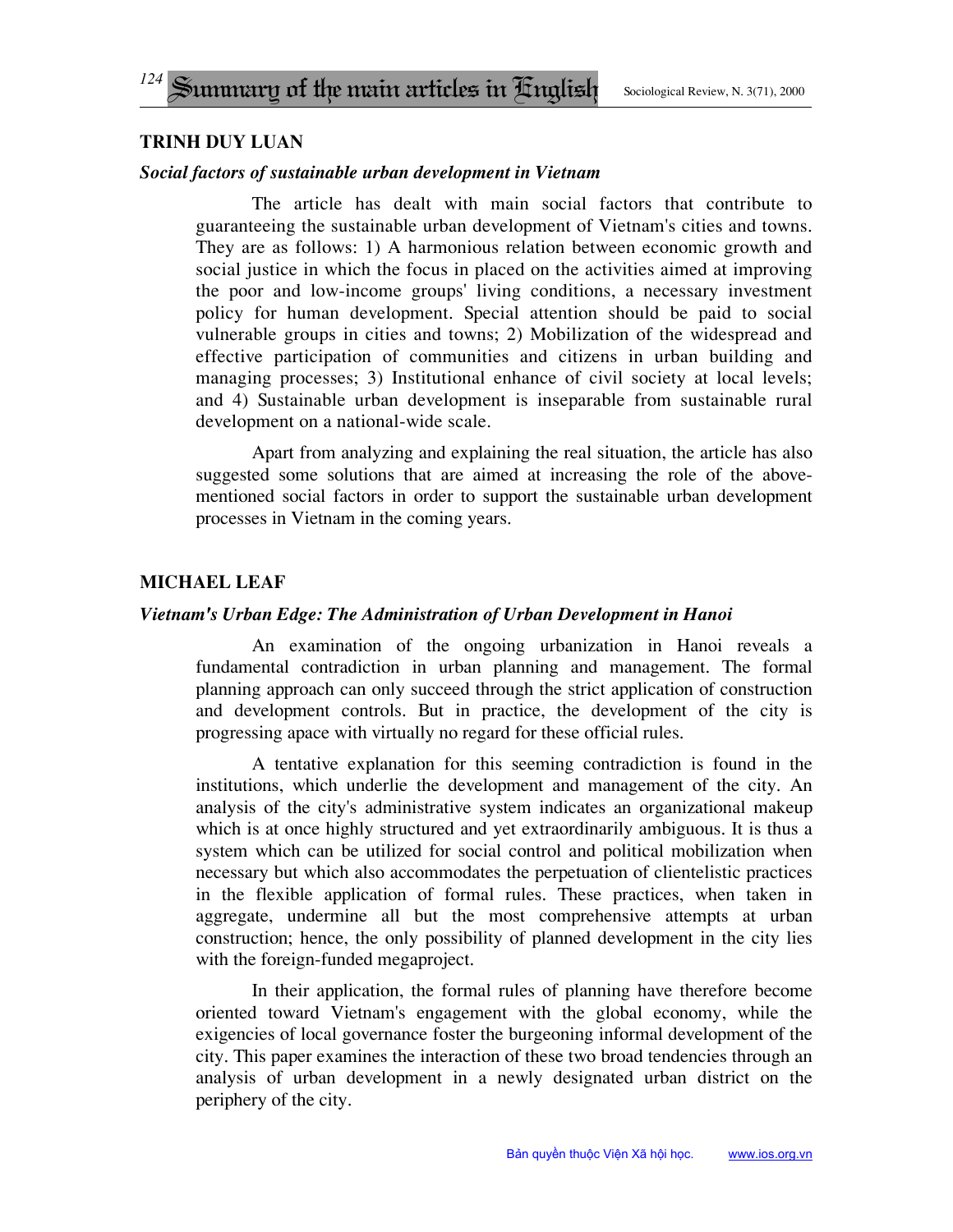### **HOANG HUU PHE**

### Towards a new theory of urban residential location and its policy implications

Existing explanations of the complicated interaction between urban residence and housing fund in cities and towns have shown many contradictions and a significant far cry from reality. The article has proposed a new theoretical model of urban residential location that is based on social choices, instead of the choices between housing costs and travel expenditure. The implications of this theory with regard to urban policies and its different applying possibilities are analyzed and evaluated.

#### **NGUYEN HUU MINH**

## Improvement of using population indicators in development planning in Hanoian urgent need

To ensure sustainable development in urban area, it is necessary to make full use of population dynamics indicators in the socio-economic planning of the city. In recent years population indicators have been increasingly used in planning activities in Hanoi. However, there are still several limitations: many population indicators are used mostly to evaluate the degree of development rather than to use as basis for elaborating and balancing the plans; the use of population variables in planning remains limited with simple and basic indicators. Key reasons for the low use of population indicators in planning documents include a lack of an unified information system which provides information with high reliability and timely; information is not shared on a regular basis; there is not clear coordination among institutions about collection, dissemination, and use of information; poor knowledge and skills of planning staff in incorporating these variables in specific planning. Based on research results the author provides recommendations for more effective use of population indicators in socioeconomic planning in Hanoi.

### TRAN HUU QUANG

#### A sketch of a sociological approach to migration processes to new urban areas

Processes of migration to new urban areas are an object of urban sociological analysis. They are examined and analyzed in relation to space's significance in social urban life. Cultural and structural approaches are used by the author to see and examine the problems raised in population migration to new urban areas. The analysis is carried out in relation to the urbanization process in present Vietnam.